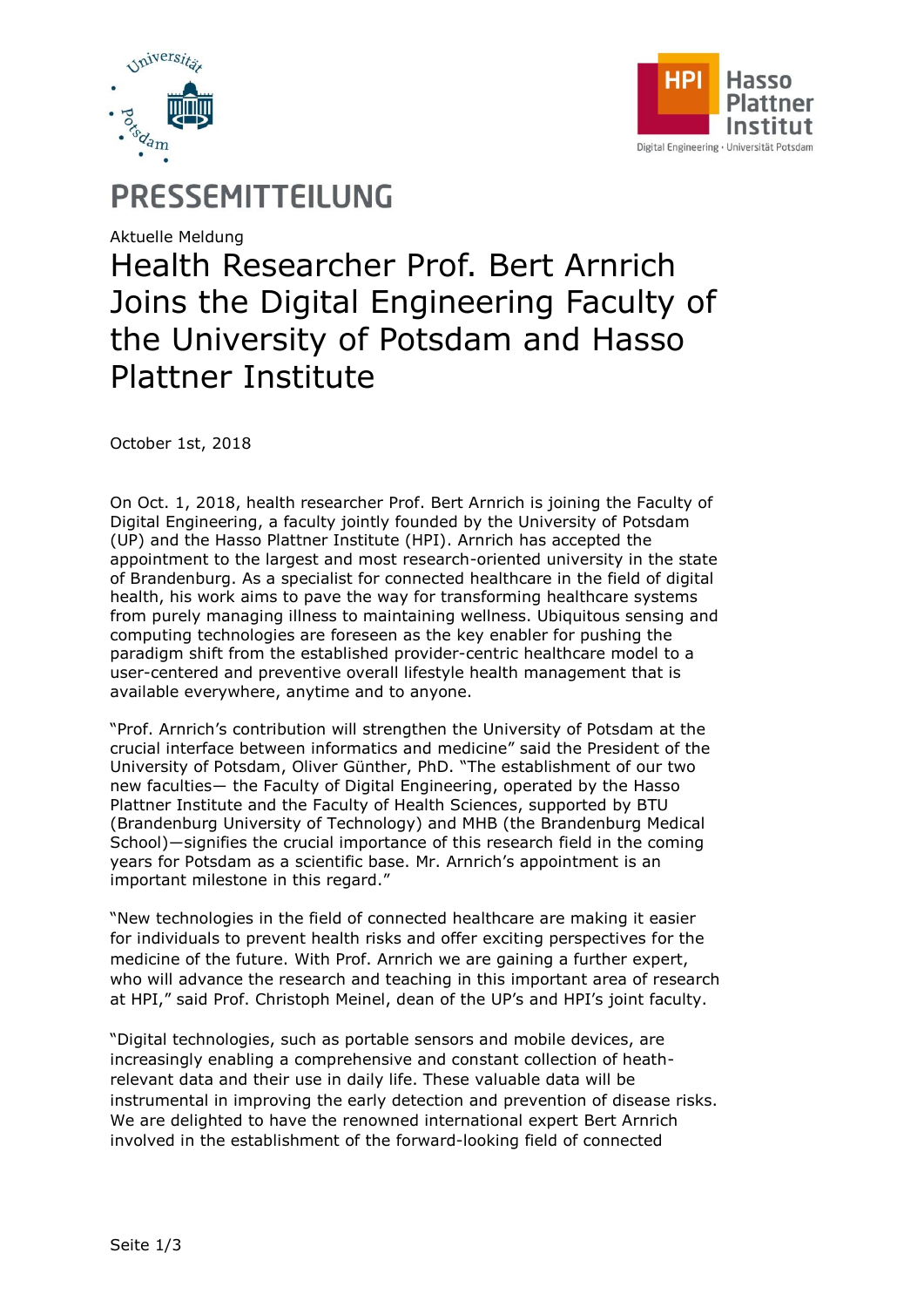



healthcare at HPI's Digital Health Center," said Prof. Erwin Böttinger, professor for digital health and head of the HPI Digital Health Center.

Arnrich completed his studies of Informatics in the Natural Sciences at the University of Bielefeld in 2001. He subsequently earned his doctorate with his work "Data mart based research in heart surgery" . In 2006 he began with the establishment of the research group "Pervasive Healthcare" at the Wearable Computer Laboratory at the Swiss Federal Institute of Technology Zurich (ETH), which he headed until 2013. Through the Marie Skłodowska Curie Actions he was awarded an Individual Fellowship, and in 2013 he received a tenure track professorship at the Bosphorus University in Istanbul. Most recently, he has worked as a science manager at the Accenture consulting firm in Munich.

## **Profile of the Digital Engineering Faculty**

The Digital Engineering Faculty (DEF, [www.uni-potsdam.de/digital](http://www.uni-potsdam.de/digital-engineering)[engineering\)](http://www.uni-potsdam.de/digital-engineering), was jointly established by the University of Potsdam and Hasso Plattner Institute gGmbh on April 1, 2017. It offers Germany-wide unique and practical bachelor's and master's programs in IT Systems Engineering, in which about 500 students are currently enrolled. The focus in teaching and research is on the foundations and applications of large, highly complex and networked IT systems. In winter semester 2018/19, these programs will be supplemented by two new master's degrees: Data Engineering and Digital Health. Two additional degree programs in the areas of smart energy and cybersecurity are currently being planned.

### **Profile of the University of Potsdam**

With 20,000 students and seven faculties, the University of Potsdam is the largest and most research-intensive university in the federal state of Brandenburg. Currently, at the UP there are more than 30 professorships in fields related to computer science.

### **Profile of the Hasso Plattner Institute**

Hasso Plattner Institute gGmbH (HPI) in Potsdam is Germany's university excellence center for digital engineering (hpi.de). HPI conducts research noted for its high standard of excellence in its IT topic areas, as well as at the HPI Research School for PhD candidates, with research branches in Cape Town, Haifa, and Nanjing. The HPI School of Design Thinking offers 240 places annually in its supplemental study program.